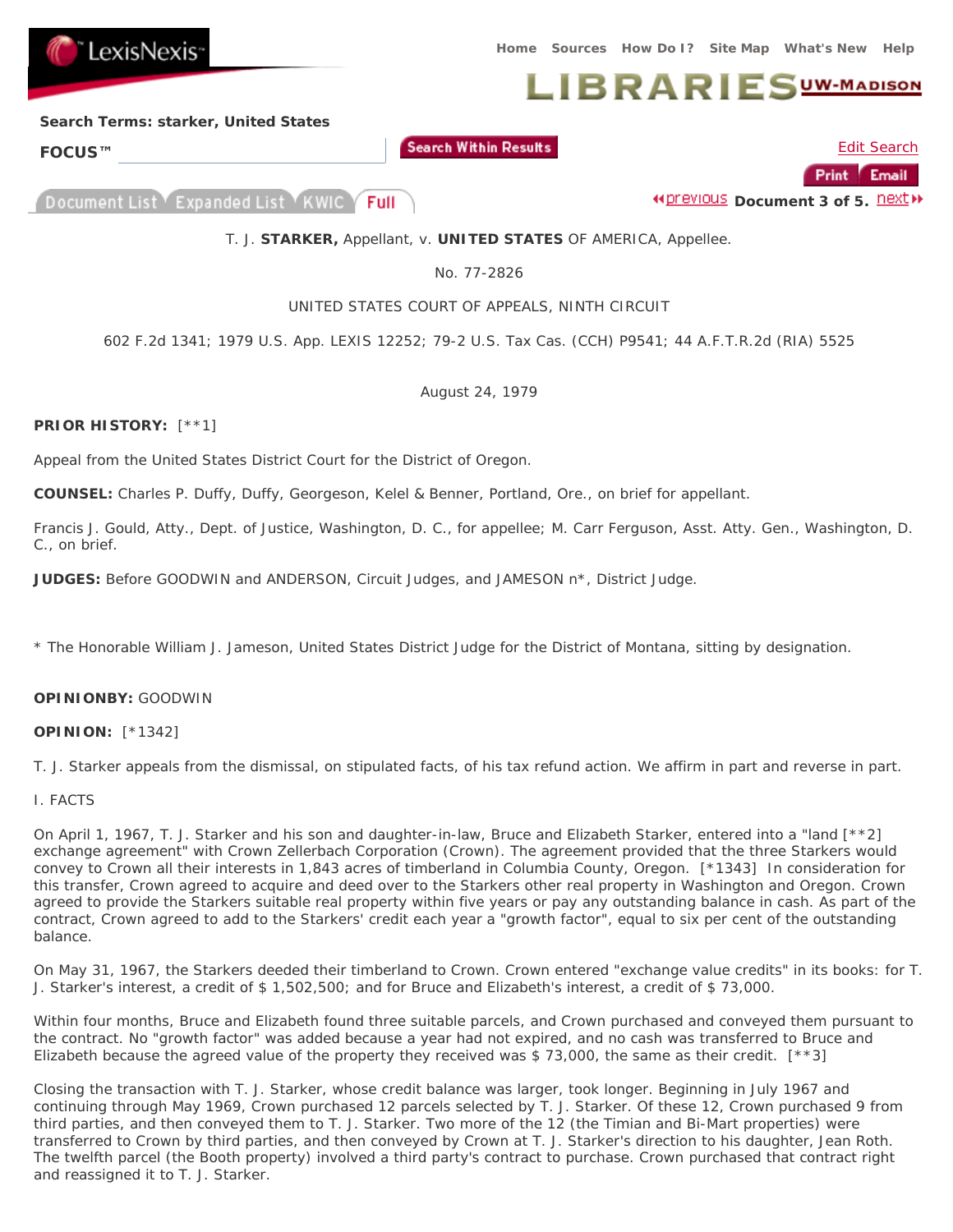The first of the transfers from Crown to T. J. Starker or his daughter was on September 5, 1967; the twelfth and last was on May 21, 1969. By 1969, T. J. Starker's credit balance had increased from \$ 1,502,500 to \$ 1,577,387.91, by means of the 6 per cent "growth factor". The land transferred by Crown to T. J. Starker and Roth was valued by the parties at exactly \$ 1,577,387.91. Therefore, no cash was paid to T. J. Starker, and his balance was reduced to zero.

In their income tax returns for 1967, the three Starkers all reported no gain on the transactions, [\*\*4] although their bases in the properties they relinquished were smaller than the market value of the properties they received. They claimed that the transactions were entitled to nonrecognition treatment under section 1031 of the Internal Revenue Code ( I.R.C. § 1031), which provides in part:

"(a) Nonrecognition of gain or loss from exchanges solely in kind.

No gain or loss shall be recognized if property held for productive use in trade or business or for investment (not including stock in trade or other property held primarily for sale, nor stocks, bonds, notes, choses in action, certificates of trust or beneficial interest, or other securities or evidences of indebtedness or interest) is exchanged solely for property of a like kind to be held either for productive use in trade or business or for investment."

The Internal Revenue Service disagreed, and assessed deficiencies of \$35,248.41 against Bruce and Elizabeth Starker and \$ 300,930.31 plus interest against T. J. Starker. The Starkers paid the deficiencies, filed claims for refunds, and when those claims were denied, filed two actions for refunds in the United States District Court in Oregon.

In the first of [\*\*5] the two cases, Bruce Starker v. United States (Starker I), 75-1 U.S. Tax Cas. (CCH) P 8443 (D.Or.1975), the trial court held that this court's decision in Alderson v. Commissioner, 317 F.2d 790 (9th Cir. 1963), compelled a decision for the taxpayers. Bruce and Elizabeth Starker recovered the claimed refund. The government appealed, but voluntarily dismissed the appeal, and the judgment for Bruce and Elizabeth Starker became final.

The government, however, did not capitulate in T. J. Starker v. United States (Starker II), the present case. The government continued to assert that T. J. Starker [\*1344] was not entitled to section 1031 nonrecognition. According to the government, T. J. Starker was liable not only for a tax on his capital gain, but also for a tax on the 6 per cent "growth factor" as ordinary income (interest or its equivalent).

The same trial judge who heard Starker I also heard Starker II. Recognizing that "many of the transfers here are identical to those in Starker I ", the court rejected T. J. Starker's collateral-estoppel argument and found for the government. The judge said:

"I have reconsidered my opinion in Starker I. I now conclude that I was mistaken [\*\*6] in my holding as well in my earlier reading of Alderson. Even if Alderson can be interpreted as contended by plaintiff, I think that to do so would be improper. It would merely sanction a tax avoidance scheme and not carry out the purposes of § 1031." T. J. Starker v. United States, 432 F. Supp. 864, 868, 77-2 U.S. Tax Cas. (CCH) 9512 1 (D.Or.1977).

Judgment was entered for the government on both the nonrecognition and ordinary income (interest) issues, and this appeal followed.

T. J. Starker asserts that the district court erred in holding that: (a) his real estate transactions did not qualify for nonrecognition under I.R.C. § 1031; (b) the government was not collaterally estopped from litigating that issue; and (c) the transactions caused him to have ordinary income for interest, in addition to a capital gain.

## II. COLLATERAL ESTOPPEL

T. J. Starker argues that the decision in Bruce Starker v. United States collaterally estops the government from litigating the application of section 1031 to his transactions with Crown. The government urges this court to affirm the trial court on this point, claiming that the two cases presented different legal questions, facts and parties. [\*\*7]

A. Legal question presented.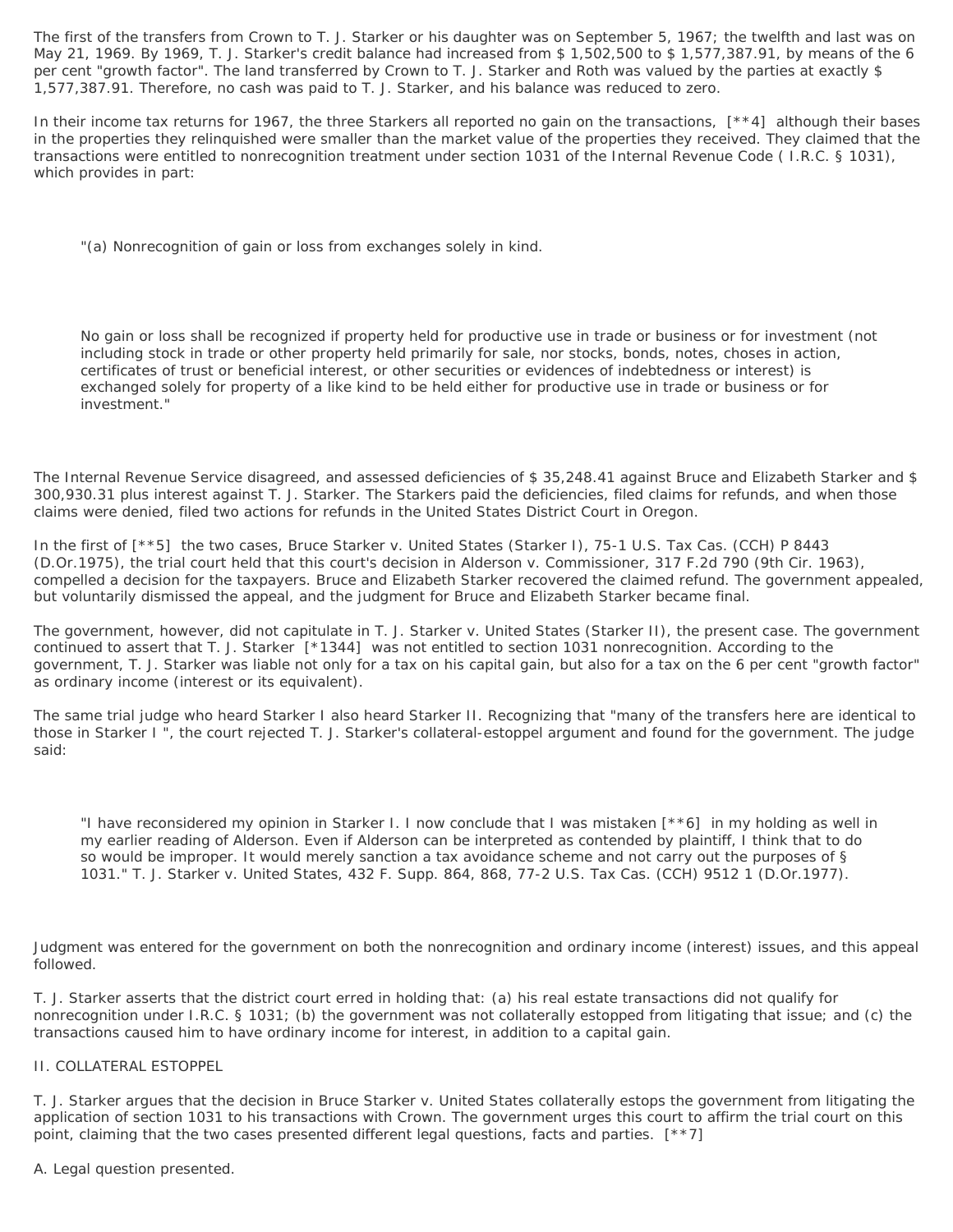In order for collateral estoppel to apply, the issue to be foreclosed in the second litigation must have been litigated and decided in the first case. The government argues that the legal question presented in T. J. Starker is different than that in Bruce Starker. According to the government, Bruce Starker merely decided that the term "exchange" in section 1031 does not require a simultaneous exchange of title or beneficial ownership. By contrast, it argues, T. J. Starker presents the question whether the lack of a simultaneous exchange and the possibility of the taxpayer's receiving cash render the consideration given the taxpayer something other than "property of a like kind".

The first problem, then, is that of defining the legal "issue" for purposes of collateral estoppel. Stated broadly, the legal "issue" decided in Bruce Starker was whether section 1031 applied to the transfers pursuant to the Starker-Crown contract. Defined narrowly, the issue was, as the government argues, whether the term "exchange" contains a notion of simultaneity.

While there is a sizeable body of authority on the other aspects of the government's collateral estoppel arguments,  $[^{**}8]$ there is little clear precedent on the scope of a legal "issue". However, the emerging Restatement (Second) of Judgments, now in draft, marks the way through this murky area. Section 68 of Tentative Draft No. 4 (1977) states four factors to be considered by the court in deciding what the issue decided in the prior action was:

(1) Was there a substantial overlap between the evidence or argument advanced in the second proceeding and that advanced in the first?

(2) Does the new evidence or argument involve the application of the same rule of law as that involved in the prior proceeding?

(3) Could pretrial preparation and discovery in the first proceeding reasonably be expected to have embraced the matter to be presented in the second?

## (4) How closely related are the claims?

As T. J. Starker pointed out below, the government's evidence and argument in his [\*1345] case are quite similar to those presented in Bruce Starker v. United States (Starker I). There, the government argued, just as it does here, that in 1967, the Starkers received mere promises, not real property, in consideration for their timberland. From that point, the government went on to argue in Starker I that there [\*\*9] was no "exchange" because the reciprocal transfers of land came later. Hence, it concluded, section 1031 did not apply. Here, the government's first point and conclusion remain exactly the same: T. J. Starker received a mere promise, and section 1031 does not apply. Only the connecting argument between these two assertions differs in the two cases. Here, instead of declaring that no "exchange" took place because the transfers were not simultaneous, the government asserts that if there was an "exchange", it was not of "property of a like kind" because the transfers were not simultaneous.

Despite a switch in the verbal formula, the government's argument here is substantially identical to that in Bruce Starker v. United States. The government's appeals to the purposes and legislative history of I.R.C. § 1031 are the same. And even if its argument here can be said to differ from that in the first case, under the draft Restatement approach, Supra, the pretrial preparation of Bruce Starker could reasonably be expected to have alerted the government to both verbal formulations of its argument.

If the government were arguing from the language of the statute, I. e., on the plain meaning [\*\*10] of "exchange" or "like kind", then the difference in the statutory language it chooses to emphasize would be relevant. But it has chosen to rely on other arguments precedent and legislative history in both T. J. Starker and Bruce Starker. In both cases, the government relies on the same sentence, the same subsection of the Code, for the same result. Hence, the government's attempts to sever the legal questions in Starker I and Starker II are unconvincing. We reject them.

## B. Facts.

The second prong of the government's argument in support of the district court's ruling on collateral estoppel is that the facts in Bruce Starker v. United States are sufficiently separable from those in the instant case to make the estoppel doctrine inapplicable. A prominent case on the identity of facts required for collateral estoppel is Commissioner v. Sunnen, 333 U.S. 591, 68 S. Ct. 715, 92 L. Ed. 898 (1948). At the time this case was argued, both parties admitted Sunnen controlled.

In Sunnen, an inventor licensed his invention, and assigned the license contracts and royalties thereunder to his wife. The question presented to the court was whether the inventor was liable for taxes on the income paid [\*\*11] to his wife by the licensee under this arrangement in the years 1937 to 1941. In previous litigation, the Board of Tax Appeals (now the Tax Court) had held that for the years 1929 to 1931, the taxpayer was not liable for payments made to his wife under a set of licenses entered into in 1928. In the second case, both the 1928 contracts and other contracts were involved.

The Supreme Court began by noting that res judicata was inapplicable. That doctrine, it said, required that both suits involve the same cause of action, and suits over tax liabilities in two different years were two separate causes of action. 333 U.S. at 597-98, 68 S. Ct. 715.

The Court went on to hold that, except for payments made under the 1928 contracts, collateral estoppel could not apply, either. Relying on what it termed the traditionally accepted concepts of collateral estoppel, it declared that even though the license contracts may have been substantively identical, the fact that they were separate documents made each contract a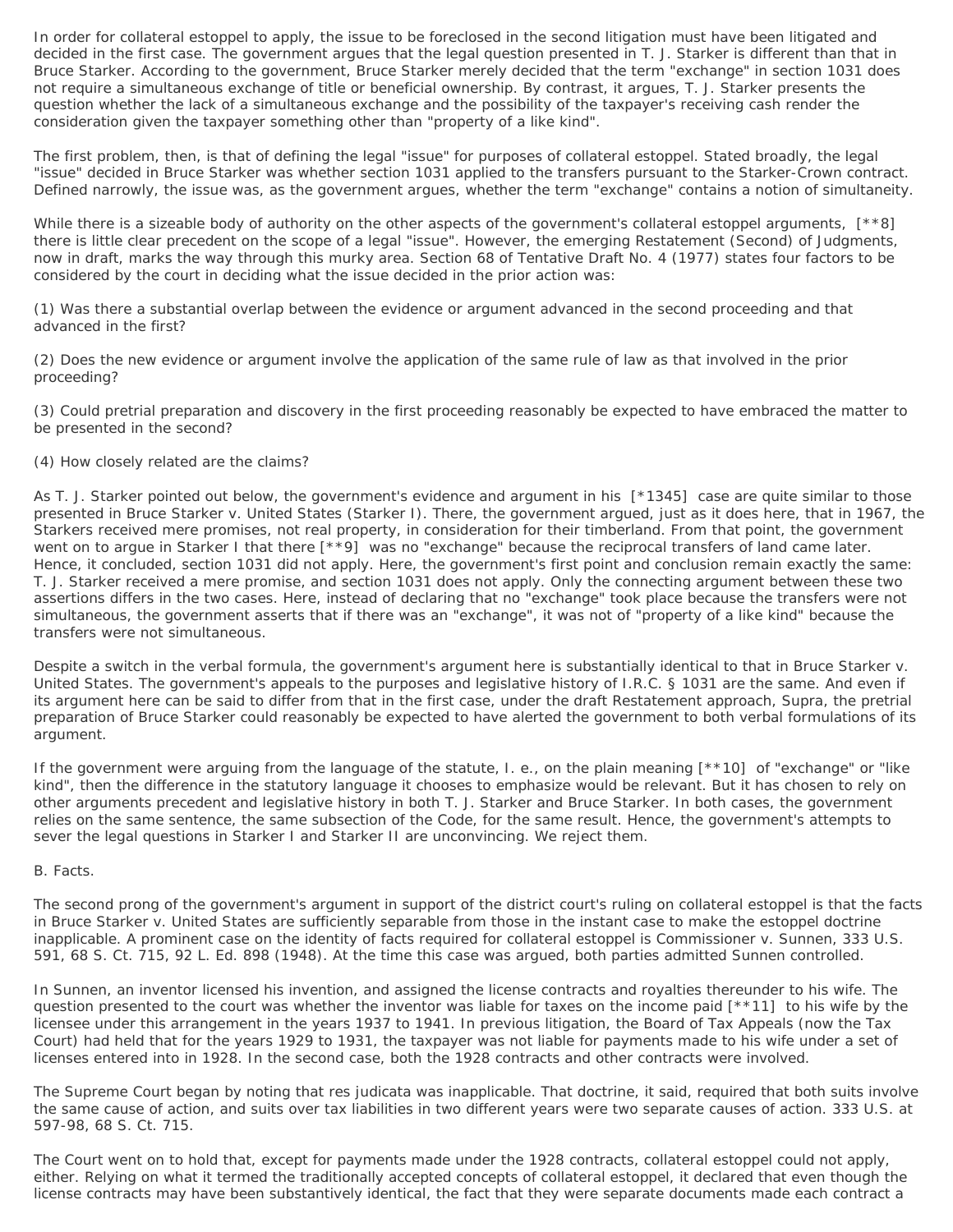" \* \* \* If the relevant facts in the two cases are separable, even though they be similar or identical, collateral estoppel [\*\*12] does not govern the legal issues which recur in the second case. Thus the second proceeding may involve an instrument or [\*1346] transaction identical with, but in a form separable from, the one dealt with in the first proceeding. In that situation, a court is free in the second proceeding to make an independent examination of the legal matters at issue. \* \* \* Before a party can invoke the collateral estoppel doctrine in these circumstances, the legal matter raised in the second proceeding must involve the same set of events or documents and the same bundle of legal principles that contributed to the rendering of the first judgment." 333 U.S. at 601-02, 68 S. Ct. at 721 (footnote omitted).

The Court thus concluded that collateral estoppel could not apply to any of the payments before it except those made pursuant to the 1928 contracts. Moreover, it held that although collateral estoppel ordinarily would bar relitigation of the payments under the 1928 contracts, the law regarding the taxability of assigned income payments had so changed since the Board of Tax Appeals' decision that the case fit into an exception to the collateral estoppel doctrine. 333 U.S. at 602-07, 68 [\*\*13] S. Ct. 715. n1

- - - - - - - - - - - - - - Footnotes - - - - - - - - - - - - - - -

n1. See generally Goldstein, Res Judicata and Collateral Estoppel, 54 A.B.A.J. 1131 (1968).

Sunnen became something of an enigma. Courts and commentators seemed to assume that it provided for a special, narrow application of collateral estoppel unique to tax law, but at least one writer criticized this view. See Heckman, Collateral Estoppel As the Answer to Multiple Litigation Problems in Federal Tax Law, 19 Case W.Res.L.Rev. 230 (1968). The "mechanical application" of the "separable facts" doctrine also drew fire from the reporter to the draft Restatement (Second) of Judgments. See notes following § 68, Tentative Draft No. 4 (1977). In any event, this court has followed Sunnen to limit collateral estoppel.

In Commissioner v. John Danz Charitable Trust, 284 F.2d 726 (9th Cir. 1960), we held that a decision that a trust was not Operated solely for charitable purposes did not estop the taxpayer from arguing in a case on a later taxable year that the trust was Organized solely for such purposes. The legal issues in the two cases were obviously distinguishable. Totally different aspects of the trust's history were argued about, and radically different evidence presented.

In Walt Disney Productions v. United States, 549 F.2d 576 (9th Cir. 1976), the issue was the availability of the investment tax credit. The Commissioner had already lost a case in which he argued that a set of master negatives produced by the taxpayer did not qualify for the credit. In a second case, he was making an identical argument about similar negatives for different "properties". The court held that since different taxable years and different master negatives were involved, neither res judicata nor collateral estoppel applied.

The facts of Sunnen were distinguished in Southwest Exploration Co. v. Riddell, 362 F.2d 833 (9th Cir. 1966). In that case, the court held that collateral estoppel would have blocked any relitigation by the taxpayer-lessee of the deductibility of depletion on leased land. The crucial fact was that the legal relationship between the taxpayer and its lessors remained unchanged between the first suit and 1956. Thus, interest on the taxpayer's deficiency was held to accrue as of that year, even though formal assessment of the deficiency did not take place until 1957.

- - - - - - - - - - - - End Footnotes- - - - - - - - - - - - - - [\*\*14]

The Supreme Court's recent decision in Montana v. United States, 440 U.S. 147, 99 S. Ct. 970, 59 L. Ed. 2d 210 (1979), calls Sunnen into question. Although Montana did not expressly overrule Sunnen, the Court ignored Sunnen "s rigid "separable facts" test. It held collateral estoppel applicable even though some facts differed in the two cases at issue, because the differing facts were not "essential to the judgment" or "of controlling significance" in the first case. 440 U.S. at 158, 99 S. Ct. 977. In Montana, the Court held that the United States' federal court challenge to a state tax on public contractors was precluded by a prior state court challenge to the same tax. The first suit was brought by a contractor, but the United States, to whom the tax had been passed on, financed and controlled the first suit. When the State of Montana won the first case, the United States decided, as it did in Starker I, not to pursue an available appeal. The Court found that the United States' control of the first action put it in the same position it would have occupied had it instituted both actions in its own name.

Although the United States claimed in Montana that "the contract at issue in [\*\*15] (the first case) contained a critical provision which the contracts in the (second) litigation (did) not," 440 U.S. at 158, 99 S. Ct. at 976, the Court said that collateral estoppel [\*1347] precluded the second, federal court, action. In the contracts at issue in the first case, contractors promised the United States that they would not take advantage of credits offered by the State as part of its tax package; in the contracts at issue in the second, the contractors could take the State credits. The United States argued that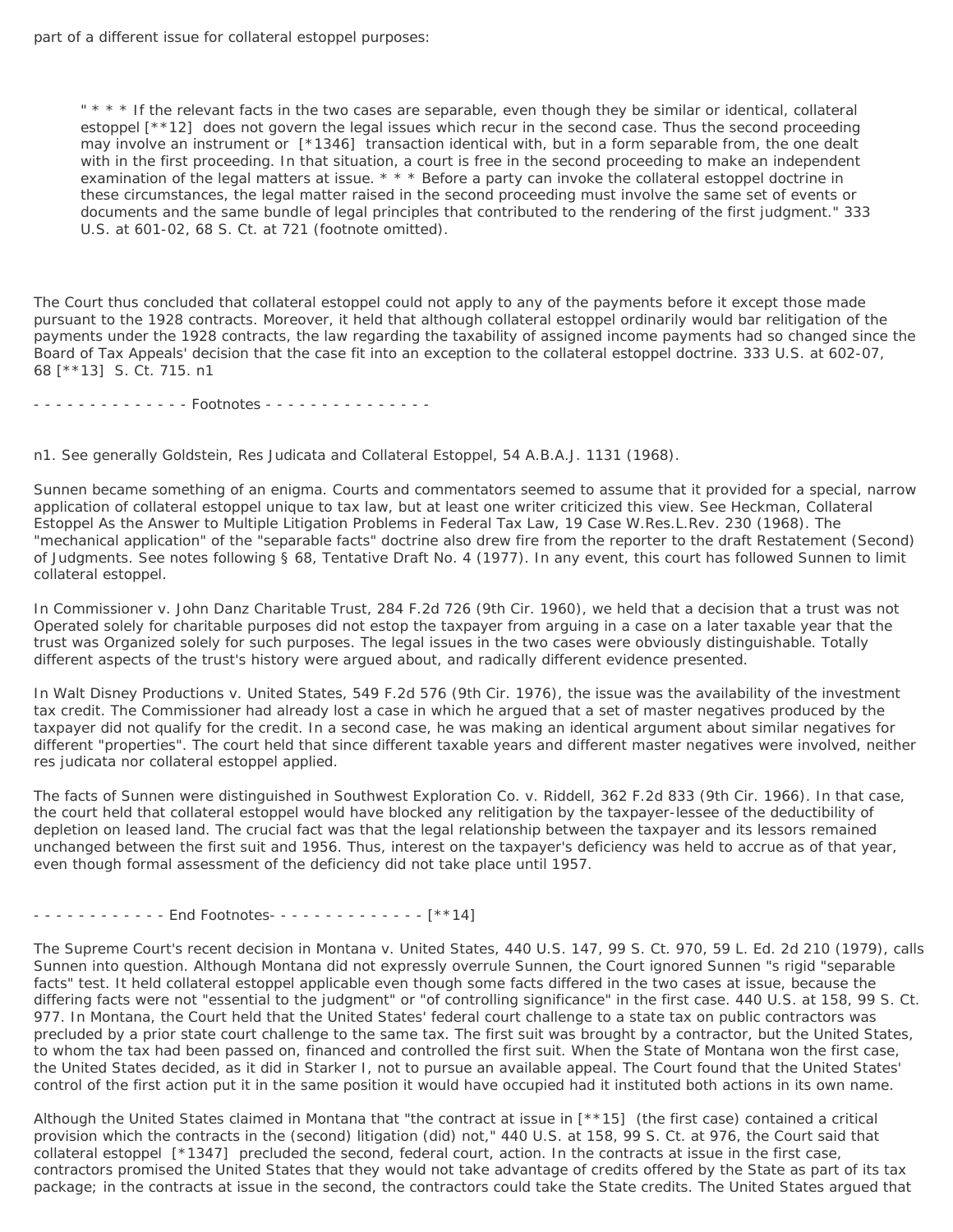in the first action, the state court had assumed that the credits, available but for the voluntary contract provision, could have entirely offset the tax. Under the later contracts, however, even where the credits could be taken, it turned out that a complete "washout" was impossible. Therefore, citing Commissioner v. Sunnen, supra, the United States argued that its case should not have been dismissed. The Supreme Court rejected this argument. It noted that the state court had declared that its decision did not turn on the potential for a "washout"; the state court regarded that fact as "inconsequential". 440 U.S. at 147 at 158, 99 S. Ct. 970 at 976, 59 L. [\*\*16] Ed. 2d 210 . Sunnen was limited by the Court to cases in which there had been a significant "change in the legal climate", such as that worked by two Supreme Court decisions n2 that intervened between Sunnen I and Sunnen II. 440 U.S. at 158, 99 S. Ct. 970, Quoting Commissioner v. Sunnen, 333 U.S. at 591, 68 S. Ct. 715, 92 L. Ed. 898 .

- - - - - - - - - - - - - - Footnotes - - - - - - - - - - - - - - -

n2. Helvering v. Horst, 311 U.S. 112, 61 S. Ct. 144, 85 L. Ed. 75 (1940), and Helvering v. Clifford, 309 U.S. 331, 60 S. Ct. 554, 84 L. Ed. 788 (1940).

- - - - - - - - - - - - End Footnotes- - - - - - - - - - - - - -

There was no change in the tax treatment of like-kind exchanges between Starker I and Starker II. Indeed, between the government's abandonment of Starker I and the decision in Starker II, there was little or no litigation on the question whether simultaneity of title transfer is required for nonrecognition treatment. The only change was in the trial judge's understanding of section 1031. n3 Therefore, Sunnen, as limited by Montana, is inapplicable to this appeal, and we must analyze the similarity of the facts of Starker I and Starker [\*\*17] II under the later case. n4 Although Montana was not the law when this case was first briefed and argued, we have requested and received supplemental briefs. We apply the law as it exists at the time we decide the appeal before us. See Cort v. Ash, 422 U.S. 66, 76-77, 95 S. Ct. 2080, 45 L. Ed. 2d 26 (1975); United States v. Fresno Unified School District, 592 F.2d 1088, 1093 (9th Cir. 1979) (citing cases).

- - - - - - - - - - - - - - Footnotes - - - - - - - - - - - - - - -

n3. The correctness of the ruling in Starker I is irrelevant for collateral estoppel purposes. "(A) judgment, not set aside on appeal or otherwise, is equally effective as an estoppel upon the points decided, whether the decision be right or wrong." Hatchitt v. United States, 158 F.2d 754, 756 (9th Cir. 1946), Quoting Reed v. Allen, 286 U.S. 191, 201, 52 S. Ct. 532, 76 L. Ed. 1054 (1932).

n4. Although we no longer follow it on the question of similarity of facts, Sunnen may have led us to reach the same result as we reach under Montana. The facts of the two Starker cases could easily be assessed in light of Sunnen as follows: Unlike those in Sunnen, the contracts in the two Starker cases are embodied in the same document. Moreover, all the transfers of land by the Starkers to Crown were made with the same deed. It is true that Crown conveyed different parcels to Bruce and Elizabeth Sarker than it did to T. J. Starker, but this would not compel a finding of "separability" under Sunnen. In Sunnen, the royalty payments at issue in the two suits were made in different transactions; they were made in different years. The taxpayer therefore obviously received different sums, with different instruments or amounts of cash being given from the licensee to the taxpayer. Nonetheless, as to the payments made pursuant to the same 1928 contracts, the Supreme Court indicated that collateral estoppel would have applied had the relevant tax law not changed between the two decisions. Commissioner v. Sunnen, 333 U.S. at 591, 68 S. Ct. 715, 92 L. Ed. 898 . Here, the exchange agreement can be likened to the 1928 contracts, the Starkers' Columbia County timberland to the rights in Sunnen's invention, and the different parcels transferred to Crown to the different payments by the licensee.

Thus, under Sunnen, just as under Montana, the only relevant differences between Starker I and Starker II may have been with regard to the Bi-Mart, Timian, and Booth properties.

- - - - - - - - - - - - End Footnotes- - - - - - - - - - - - - - [\*\*18]

The trial court's opinion in Starker I dealt with Bruce and Elizabeth Starker's reciprocal, but not simultaneous, transfers of title to Crown and another corporation. The Starker I court noted that at the time the Starkers transferred their land to Crown, Crown did not own the land ultimately transferred to them. If "a taxpayer [\*1348] disposes of all his rights in property for a promise from the transferee to convey like-kind property in the future", the court said, that transaction is still an exchange "solely for properties of a like kind". 75-1 U.S.Tax Cas. (CCH) at p. 87,143. The opinion said nothing to indicate that the court considered significant the amount of time elapsed between the taxpayers' transfer of title and their receipt of title. Under a fair reading of Starker I, the length of the time lapse is inconsequential. Thus, Starker II cannot be distinguished on that ground. Indeed, in its opinion in Starker II, the court did not distinguish the facts of Starker I; it straightforwardly overruled it, recognizing "that many of the transfers here are identical to those in Starker I." T. J. Starker v. United States, 432 F. Supp. at 867. Hence, as to the nine properties [\*\*19] to which T. J. Starker himself actually received title directly from Crown, collateral estoppel is warranted under Montana v. United States, supra.

On the other hand, as to the three other properties received by T. J. Starker under the contract, collateral estoppel should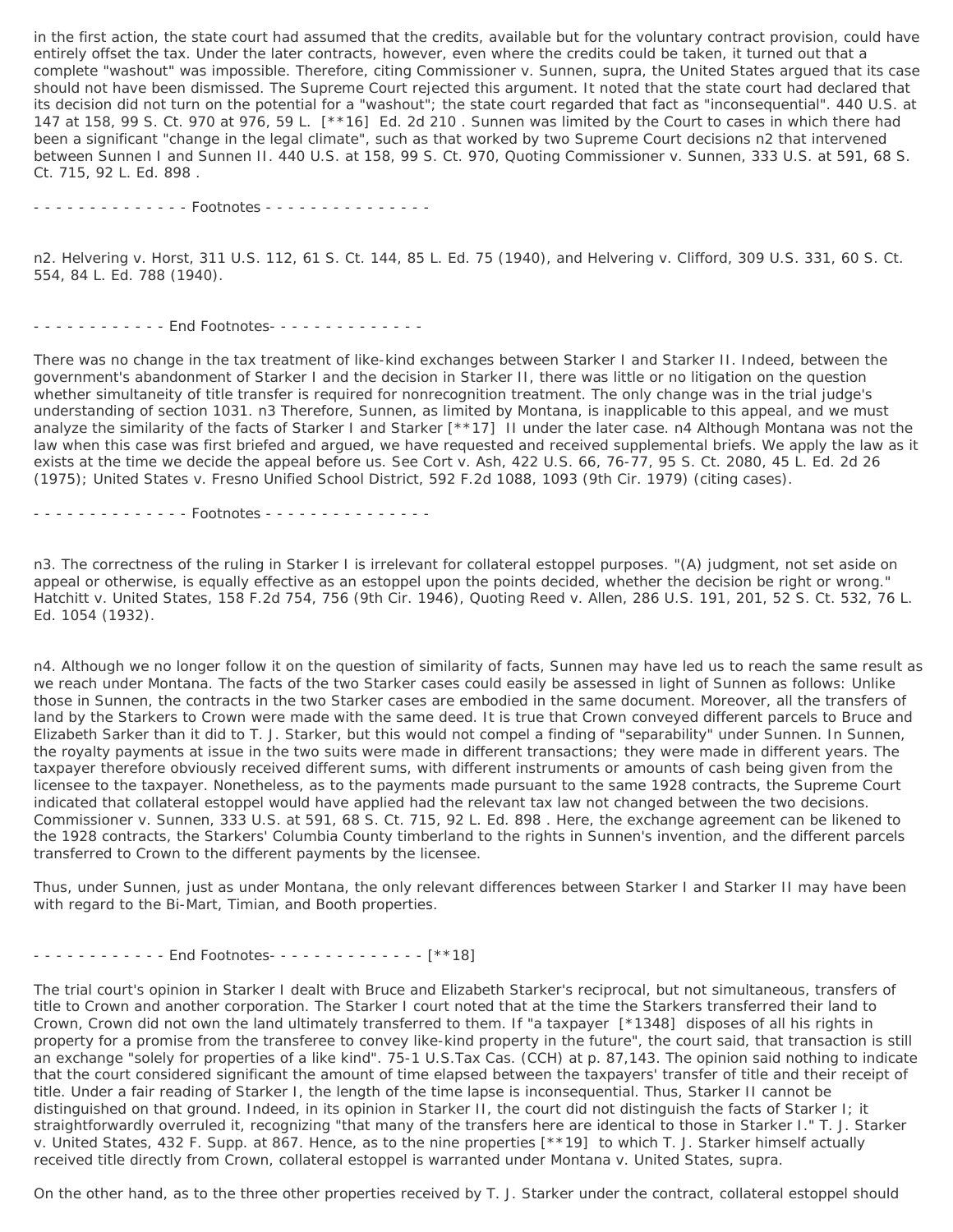not apply under Montana. These are the Bi-Mart, Timian, and Booth properties. Title to the Bi-Mart and Timian properties was transferred by Crown, not to T. J. Starker, but to his daughter, Jean Roth. Crown never acquired title to the Booth property; instead, it acquired a right to purchase, which it transferred to T. J. Starker. Not having such transfers before it in Starker I, the district court could not have considered the effects of such circuitous transfers on the nonrecognition issue. Indeed, the court gave the transfer to Roth as an example of "issues" in Starker II "which were not raised in Starker I." 432 F. Supp. at 867. And, unlike the state court in Montana, the district court gave no hint that it thought such differences in facts would be inconsequential.

In sum, collateral estoppel is inapplicable to T. J. Starker's receipt of the Bi-Mart, Timian, and Booth properties under Montana. But if the other [\*\*20] requirements of collateral estoppel are met, collateral estoppel is applicable to the other nine parcels he received.

# C. Parties.

T. J. Starker was not a party to Bruce Starker v. United States. There is no evidence on the record that he was in privity with the parties to that suit, or that he controlled or financed it. Compare Montana v. United States, supra. Hence, had his son lost in the first litigation, T. J. Starker could not have been bound by that judgment. In his own case, however, he seeks to assert his son's victory "offensively" to estop the government defendant.

In Parklane Hosiery Co. v. Shore, 439 U.S. 322, 99 S. Ct. 645, 58 L. Ed. 2d 552 (U.S.1979), the Supreme Court made it clear that a defendant who has a full and fair opportunity to litigate an issue in one action may be precluded from defending itself on the same issue in another action brought by a different party. This approval of some "offensive" use of collateral estoppel followed a trend, established in a long line of cases, discarding the old notion that one who could not be bound by an adverse judgment in a prior lawsuit could not assert a favorable judgment from that suit in a later action. E.g., Blonder-Tongue [\*\*21] Laboratories, Inc. v. University of Illinois Foundation, 402 U.S. 313, 91 S. Ct. 1434, 28 L. Ed. 2d 788 (1971); Green v. Ancora-Citronelle Corp., 577 F.2d 1380 (9th Cir. 1978); United Air Lines, Inc. v. Wiener, 335 F.2d 379, 404-05 (9th Cir. 1964), Aff'g United States v. United Air Lines, Inc., 216 F. Supp. 709, 725-29 (D.Nev.1962); Bernhard v. Bank of America National Trust and Savings Association, 19 Cal.2d 807, 122 P.2d 892 (1942). n5

- - - - - - - - - - - - - - Footnotes - - - - - - - - - - - - - - -

n5. Despite this trend away from mutuality, the government has argued that it should be revived for federal tax cases. It has so persuaded the Second Circuit. In Divine v. Commissioner, 500 F.2d 1041 (2d Cir. 1974), that court read its earlier decisions narrowly, and carved out an exception to the Blonder-Tongue and Bernhard rules for tax cases. The court cited three general considerations behind its decision: the far-reaching effects of tax litigation, the novelty and obscurity of parts of the Internal Revenue Code (which made judicial conflicts likely), and the Supreme Court's practice of taking tax cases only when circuit courts conflict.

To the extent that it survives Parklane Hosiery Co. v. Shore, supra, we think Divine has no applicability to cases arising within the same circuit. Moreover, even as to tax cases arising in different circuits a situation we do not have before us we question the reasoning in Divine. Under Montana v. United States, supra, the only parties who can invoke collateral estoppel are those whose transactions are so similar to those of previously victorious taxpayers that there is no question that the result under prior cases would have been identical. Thus, the abandonment of mutuality of estoppel in multiple-circuit situations could cause no undue decrease in the ability of the Internal Revenue Service to enforce the tax laws equitably. It would simply require the Service to accept similar results for similarly situated taxpayers, and heighten the incentive for it to litigate all aspects of tax cases vigorously the first time around.

## - - - - - - - - - - - - End Footnotes- - - - - - - - - - - - - - [\*\*22]

 [\*1349] In Parklane Hosiery, the Court laid out a new analysis for cases presenting offensive collateral estoppel. It said that trial courts should have discretion to decide when collateral estoppel should be applied offensively, but that such discretion was bounded by a number of important considerations.

"The general rule should be that in cases where a plaintiff could easily have joined in the earlier action  $* * a$  trial judge should not allow the use of offensive collateral estoppel." 439 U.S. at 331, 99 S. Ct. at 651, 652. The doctrine should also be avoided, the Court said, where its application would be unfair to the defendant in the second suit. Such unfairness could arise if the defendant had an insufficient incentive to litigate the first action; the judgment in the first action was inconsistent with a previous decision in the defendant's favor; or there are procedural opportunities available to the defendant in the second action that were not available in the first. Id. If the plaintiff could not "easily have joined in the first action", if there is no unfairness to the defendant, and if the defendant had a full and fair opportunity to litigate the issue in the [\*\*23] first suit, then collateral estoppel should apply. Id.

The district court did not have the benefit of Parklane Hosiery v. Shore when it decided T. J. Starker's claims. Since the case was submitted on stipulated facts, however, we discern no useful purpose in a remand for the exercise of the discretion called for in Parklane Hosiery. This court can apply to agreed facts the discretionary standards set out in that opinion.

The fairness aspects of Parklane Hosiery do not preclude our applying collateral estoppel here. The government had plenty of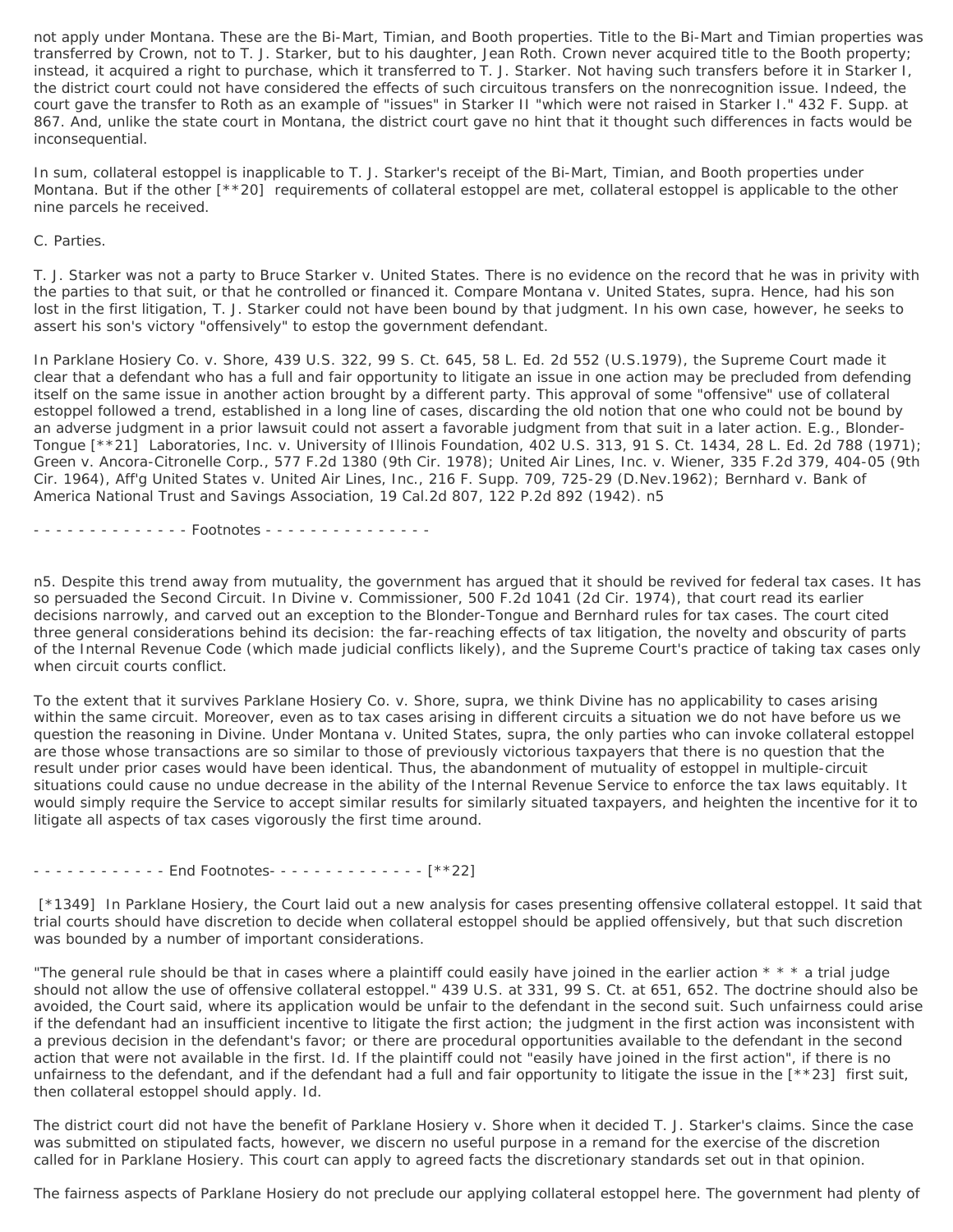incentive to litigate Starker I, in which a \$ 37,342 refund was at stake. The judgment in Starker I was not inconsistent with any known prior authority; indeed, the government's decision not to appeal the case implies as much. There were no procedural opportunities in Starker II that were not available in Starker I ; the two cases were brought in the same court before the same judge. Finally, the government does not argue that the first trial did not afford it a full and fair opportunity to present its theory of the case.

The Court's "general rule", that a plaintiff who could "easily have joined" a first suit cannot assert collateral estoppel [\*\*24] in a second, raises more troublesome questions. It is unclear from Parklane Hosiery what type of "ease" is relevant. In the present case, Fed.R.Civ.P. 20 may have technically authorized T. J. Starker's joinder in his son and daughter-in-law's refund suit. The father's suit differs from that of his son in so many respects, however, that there are numerous possible explanations why T. J. Starker or for that matter, Bruce and Elizabeth Starker might have wanted the lawsuits tried separately. n6 We decline to speculate on motivation. This is not a case in which a litigant adopted a "wait-and-see" attitude for the obvious purpose of eluding [\*1350] the binding force of an initial resolution of a simple issue. Thus, we exercise our discretion in favor of T. J. Starker and hold that the government can be estopped as against him because of the final resolution of Bruce and Elizabeth Starker's suit.

- - - - - - - - - - - - - - Footnotes - - - - - - - - - - - - - - -

n6. As noted in our discussion of the facts of Starker I and Starker II, supra, the first case involved three direct transfers from Crown and numerous other direct transfers from another corporation to the taxpayers, whereas the second involves nine direct transfers from Crown, three indirect transfers from Crown, and none from any other corporation. The case at bar also presents the question of the proper treatment of the "growth factor" added to T. J. Starker's account; his son and daughter-in-law received no such credit.

- - - - - - - - - - - End Footnotes - - - - - - - - - - - - - - [\*\*25]

D. Conclusion on Collateral Estoppel.

The government, having lost its case against this taxpayer's son based on the same contract to transfer the same family lands, decided not to pursue an appeal in that case, but instead to pursue this taxpayer. Although T. J. Starker's transactions involving three of the parcels differed in a relevant way from those of his son, the legal issues and facts surrounding the other nine are so similar that collateral estoppel applies. Except as to the Bi-Mart, Timian, and Booth properties, the government should have been held collaterally estopped by Starker I from relitigation of the applicability of I.R.C. § 1031 in Starker II.

## III. TIMIAN, BI-MART, AND BOOTH PROPERTIES

As to Timian, Bi-Mart, and Booth properties, the facts of Starker I are so different from those of this case that the entire issue of the applicability of section 1031 to them was properly before the district court in Starker II. The court therefore correctly went to the merits of the litigants' arguments as they pertained to these parcels. We now turn to those arguments.

As with the other nine parcels T. J. Starker received, none of these three properties was deeded to him at [\*\*26] or near the time he deeded his timberland to Crown. T. J. Starker admits that he received no interest in these properties until a substantial time after he conveyed away title to his property. Thus, the question whether section 1031 requires simultaneity of deed transfers is presented as to all three. In addition, each of these parcels presents its own peculiar issues because of the differing circumstances surrounding their transfers.

# A. Timian and Bi-Mart Properties.

The Timian property is a residence. Legal title to it was conveyed by Crown at T. J. Starker's request to his daughter, Jean Roth, in 1967. T. J. Starker lives in this residence, and pays rent on it to his daughter. The United States argues that since T. J. Starker never held legal title to this property, he cannot be said to have exchanged his timberland for it. Furthermore, the government contends, because the property became the taxpayer's personal residence, it is neither property "held for investment" nor of a like kind with such property under the meaning of the Code. On the other hand, the taxpayer argues that there was, in economic reality, a transfer of title to him, followed by a gift by him to his daughter.  $[^{**}27]$  n7

- - - - - - - - - - - - - - Footnotes - - - - - - - - - - - - - - -

n7. Apparently, T. J. Starker paid a gift tax in 1968 on the transfers of the Bi-Mart and Timian properties to his daughter, but the question whether he truly owed such a tax is not before us.

- - - - - - - - - - - - End Footnotes- - - - - - - - - - - - - -

The Bi-Mart property, a commercial building, was conveyed by Crown to Roth in 1968. The government raises the same issue with regard to the Bi-Mart property: since T. J. Starker never had title, he did not effect an exchange. T. J. Starker points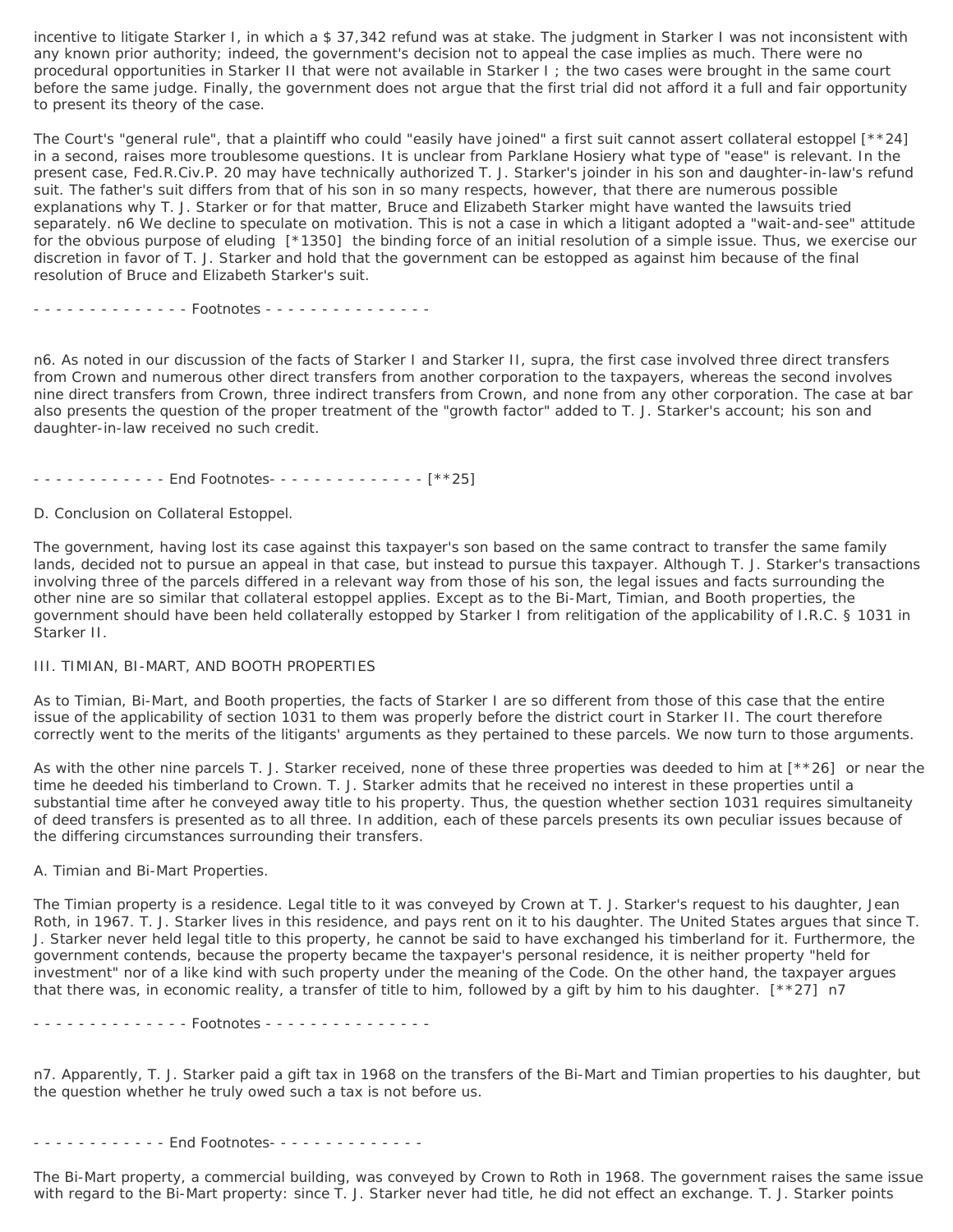out, however, that he expended substantial time and money in improving and maintaining the structure in the three months prior to the conveyance of the property to his daughter, and he emphasizes that he controlled and commanded its transfer to her.

We begin our analysis of the proper treatment of the receipt of these two properties with a consideration of the Timian residence. T. J. Starker asserts that the question whether such property can be held "for investment" is unsettled. We disagree. It has long been the rule that use of property solely as a personal residence is [\*\*28] antithetical to its being held for investment. Losses on the sale or exchange of such property cannot be deducted for this reason, despite the general rule that losses from transactions involving trade or investment properties are deductible. Treas.Regs. [\*1351] § 1.165-9(a); See Shields v. Commissioner, 1978-120 T.C.M. (CCH) Dec. 35,064(M). A similar rule must obtain in construing the term "held for investment" in section 1031. 3 J. Mertens, Law of Federal Income Taxation § 20.26 (1972); See Boesel v. Commissioner, 65 T.C. 378, 389 (1975);Rev.Rul. 59-229, 1959-2 Cum.Bull. 180. Thus, nonrecognition treatment cannot be given to the receipt of the Timian parcel.

Moreover, T. J. Starker cannot be said to have received the Timian or Bi-Mart properties in exchange for his interest in the Columbia County timberland because title to the Timian and Bi-Mart properties was transferred by Crown directly to someone else, his daughter. Under an analogous nonrecognition provision, section 1034 of the Code, the key to receiving nonrecognition treatment is maintaining continuity of title. Under section 1034, if title shifts from the taxpayer to someone other than the taxpayer's spouse, nonrecognition [\*\*29] is denied. Marcello v. Commissioner, 380 F.2d 499 (5th Cir. 1967); Boesel v. Commissioner, supra, we find similar reasoning compelling here. Although in some cases a father and his daughter may be seen as having an identity of economic interests (Cf. McWilliams v. Commissioner, 331 U.S. 694, 699, 67 S. Ct. 1477, 91 L. Ed. 1750 (1947)), that unity is not sufficient to make transfer of title to one the same as transfer of title to the other. T. J. Starker has not shown that he has any legally cognizable interest in the Timian or Bi-Mart properties that would entitle him to prevent Jean Roth from exercising full ownership rights. In case of a disagreement about the use or enjoyment of these properties, her wishes, not his, would prevail. In these circumstances, T. J. Starker cannot be said to have "exchanged" properties under section 1031, because he never received any property ownership himself. n8

- - - - - - - - - - - - - - Footnotes - - - - - - - - - - - - - - -

n8. The taxpayer does not argue that he has a leasehold interest of 30 years or more in the Timian or Bi-Mart properties.

- - - - - - - - - - - - End Footnotes- - - - - - - - - - - - - - [\*\*30]

B. Booth Property.

The Booth property is a commercial parcel, title to which has never been conveyed to T. J. Starker. The transfer of this property to him was achieved in 1968 by Crown's acquiring third parties' contract right to purchase the property, and then reassigning the right to T. J. Starker. In addition to emphasizing the lack of simultaneity in the transfers, the government points here to the total lack of deed transfer.

An examination of the record reveals that legal title had not passed by deed to T. J. Starker by the time of the trial. He continued to hold the third-party purchasers' rights under a 1965 sales agreement on the Booth land. That agreement notes that one of the original transferors holds a life interest in the property, and that legal title shall not pass until that life interest expires. In the meantime, the purchasers are entitled to possession, but they are subject to certain restrictions. For example, they are prohibited from removing improvements and are required to keep buildings and fences in good repair. Under the agreement, a substantial portion of the purchase price must be invested, with a fixed return to be paid to the purchaser of the life [\*\*31] interest. Should any of these conditions fail, the agreement provides, the sellers may elect, Inter alia, to void the contract.

Despite these contingencies, we believe that what T. J. Starker received in 1968 was the equivalent of a fee interest for purposes of section 1031. Under Treas.Regs. § 1.1031(a)-1(c), a leasehold interest of 30 years or more is the equivalent of a fee interest for purposes of determining whether the properties exchanged are of a like kind. Under the assigned purchase rights, Starker had at least the rights of a long-term lessee, plus an equitable fee subject to conditions precedent. If the seller's life interest lasted longer than 30 years, the leasehold interest would be the equivalent of a fee; the fact that the leasehold might ripen into a fee at some earlier point should [\*1352] not alter this result. Thus, we hold that what T. J. Starker received in 1968 was the equivalent of a fee.

This does not solve the riddle of the proper treatment of the Booth parcel, however. Since the taxpayer did not receive the fee equivalent at the same time that he gave up his interest in the timberland, the same issue is presented as with the nine parcels on which [\*\*32] the government was estopped, namely, whether simultaneity of transfer is required for nonrecognition treatment under section 1031.

The government's argument that simultaneity is required begins with Treas.Reg. § 1.1002-1(b). That regulation provides that all exceptions to the general rule that gains and losses are recognized must be construed narrowly: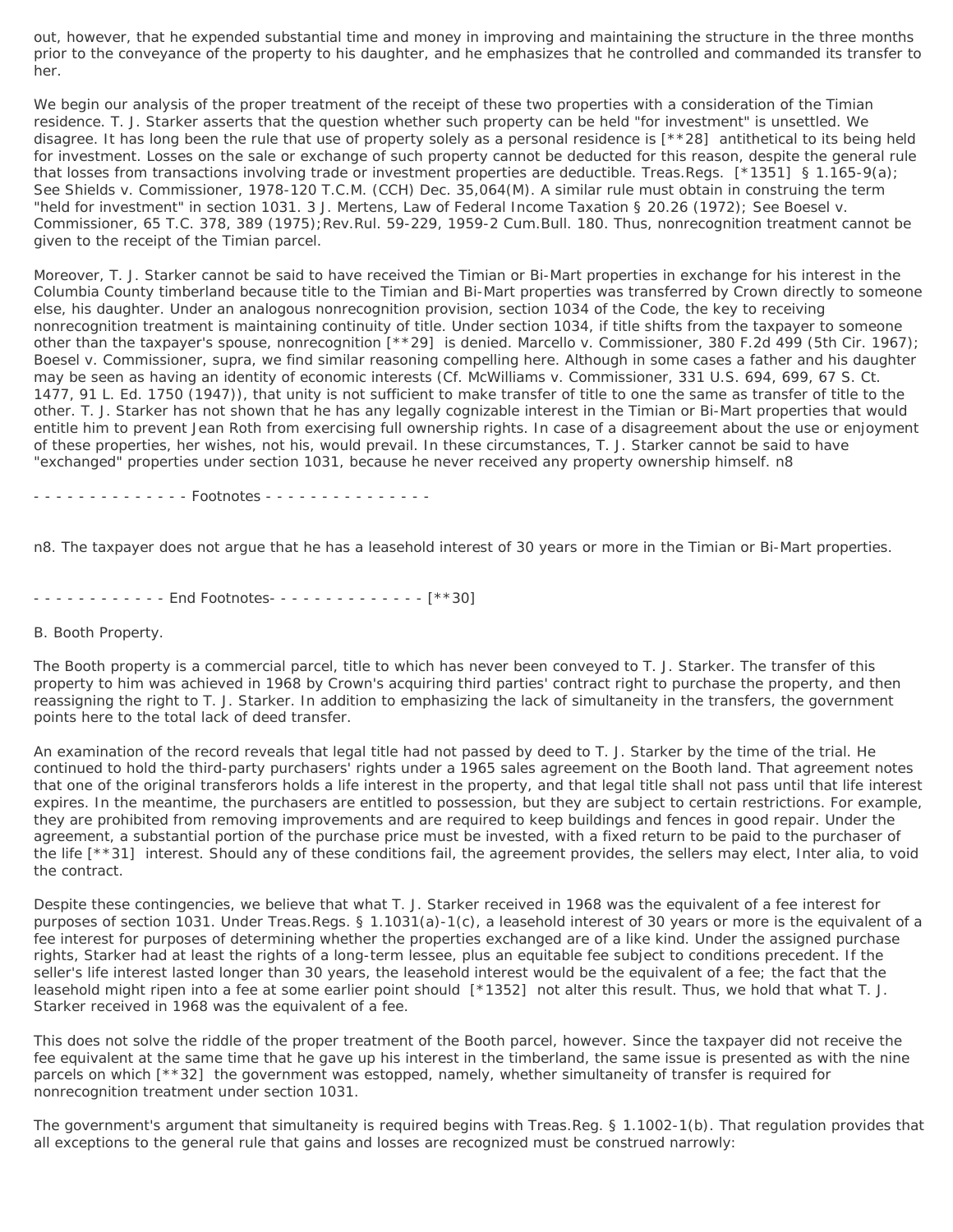" \* \* \* Nonrecognition is accorded by the Code only if the exchange is one which satisfies both (1) the specific description in the Code of an excepted exchange, and (2) the underlying purpose for which such exchange is excepted from the general rule."

There are two problems, however, with applying this regulation to section 1031.

First, the "underlying purpose" of section 1031 is not entirely clear. The legislative history reveals that the provision was designed to avoid the imposition of a tax on those who do not "cash in" on their investments in trade or business property. Congress appeared to be concerned that taxpayers would not have the cash to pay a tax on the capital gain if the exchange triggered recognition. This does not explain the precise limits of section 1031, however; if those taxpayers sell their property [\*\*33] for cash and reinvest that cash in like-kind property, they cannot enjoy the section's benefits, even if the reinvestment takes place just a few days after the sale. Thus, some taxpayers with liquidity problems resulting from a replacement of their business property are not covered by the section. The liquidity rationale must therefore be limited.

Another apparent consideration of the drafters of the section was the difficulty of valuing property exchanged for the purpose of measuring gain or loss. Section 1031(a) permits the taxpayer to transfer the basis of the property he or she gives up to the property he or she receives, thus deferring the valuation problem, as well as the tax, until the property received is sold or otherwise disposed of in a transaction in which gain or loss is recognized.

But this valuation rationale also has its limits. So long as a single dollar in cash or other non-like-kind property ("boot") is received by the taxpayer along with like-kind property, valuation of both properties in the exchange becomes necessary. In that case, the taxpayer is liable for the gain realized, with the maximum liability being on the amount of cash or other "boot" received, under [\*\*34] I.R.C. § 1031(b). n9 To compute the gain realized, one must place a value on the like-kind property received. Moreover, the nonrecognition provision applies only to like-kind exchanges, and not to other exchanges in which valuation is just as difficult. Therefore, valuation problems cannot be seen as the controlling consideration in the enactment of section 1031.

- - - - - - - - - - - - - - Footnotes - - - - - - - - - - - - - - -

n9. Section 1031(b) provides:

"If an exchange would be within the provisions of subsection (a), of section 1035(a), of section 1036(a), or of section 1037 (a), if it were not for the fact that the property received in exchange consists not only of property permitted by such provisions to be received without the recognition of gain, but also of other property or money, then the gain, if any, to the recipient shall be recognized, but in an amount not in excess of the sum of such money and the fair market value of such other property."

- - - - - - - - - - - - End Footnotes - - - - - - - - - - - - - -

In addition to the elusive purpose of the section, there is a second sound reason to question the applicability of Treas.Regs. [\*\*35] § 1.1002-1: the long line of cases liberally construing section 1031. If the regulation purports to read into section 1031 a complex web of formal and substantive requirements, precedent indicates decisively that the regulation has been rejected. See Biggs v. Commissioner, 69 T.C. 905, 913-14 [\*1353] (1978). n10 We therefore analyze the Booth transaction with the courts' permissive attitude toward section 1031 in mind.

- - - - - - - - - - - - - - Footnotes - - - - - - - - - - - - - - -

n10. For example, courts have held that "three corner" exchanges qualify for section 1031 nonrecognition treatment. In Biggs, 69 T.C. 905 (1978), the court described these transactions and summarized the ease with which a taxpayer can use them to qualify for nonrecognition treatment:

" \* \* \* In such a transaction, the taxpayer desires to exchange, rather than to sell, his property. However, the potential buyer of the taxpayer's property owns no property the taxpayer wishes to receive in exchange. Therefore, the buyer purchases other suitable property from a third party and then exchanges it for the property held by the taxpayer.

"In numerous cases, this type of transaction has been held to constitute an exchange within the meaning of section 1031. E.g., Alderson v. Commissioner, 317 F.2d 790 (9th Cir. 1963); (other citations omitted). In so holding, the courts have permitted taxpayers great latitude in structuring transactions. Thus, it is immaterial that the exchange was motivated by a wish to reduce taxes. Mercantile Trust Co. of Baltimore, et al., Trustees v. Commissioner, (32 B.T.A. 82,) 87 ((1935)). The taxpayer can locate suitable property to be received in exchange and can enter into negotiations for the acquisition of such property. Coastal Terminals, Inc. v. United States, 320 F.2d 333, 338 (4th Cir. 1963); Alderson v. Commissioner, 317 F.2d at 793; Coupe v. Commissioner, 52 T.C. (394,) 397-98 ((1969)). Moreover, the taxpayer can oversee improvements on the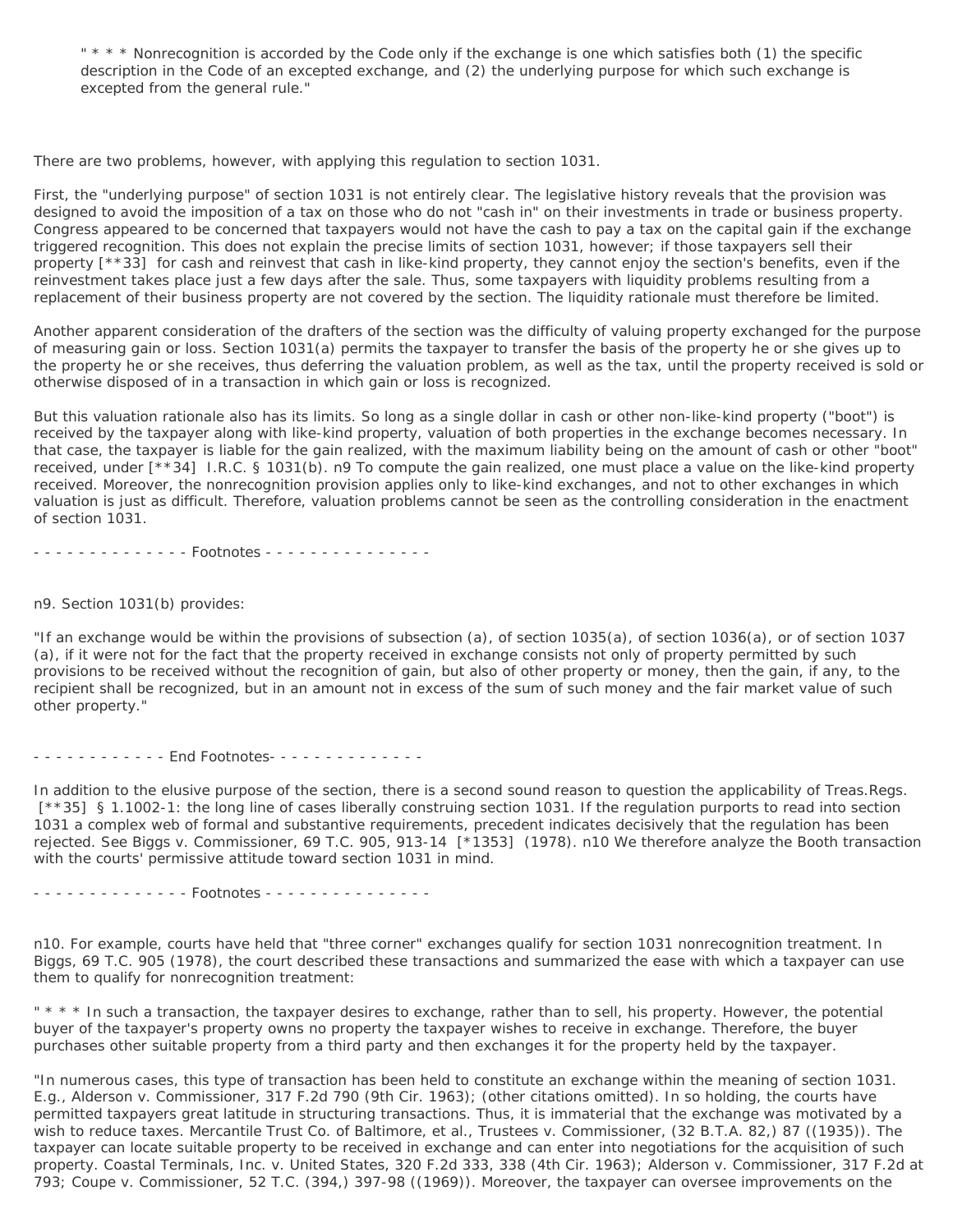land to be acquired ( J. H. Baird Publishing Co. v. Commissioner, 39 T.C. (608,) 611 ((1962))) and can even advance money toward the purchase price of the property to be accepted by exchange (124 Front Street, Inc. v. Commissioner, 65 T.C. 6, 15-18 (1975)). Provided the final result is an exchange of property for other property of a like kind, the transaction will qualify under section 1031." Biggs v. Commissioner, 69 T.C. at 913-14.

In Biggs, the Tax Court took this liberal treatment even further. It found that a "four corner" exchange qualified for section 1031 nonrecognition. The party to whom the taxpayer was deeding his property (the "second party") did not want to take title to the property the taxpayer ultimately desired. As a result, the taxpayer advanced money to a syndicate, which bought the desired property from a fourth party and transferred it directly to the taxpayer. The taxpayer then transferred his original property to the second party, and got back his cash advance to the syndicate, ultimately out of the pocket of the second party. Since the various transfers were all part of a single overall plan, the Tax Court found that section 1031 had been satisfied. See also Coupe v. Commissioner, 52 T.C. 394 (1969) (similar "four corner" exchange qualifies under section 1031).

- - - - - - - - - - - - End Footnotes- - - - - - - - - - - - - - [\*\*36]

Two features of the Booth deal make it most likely to trigger recognition of gain: the likelihood that the taxpayer would receive cash instead of real estate, and the time gap in the transfers of the equivalents of fee title.

In assessing whether the possibility that T. J. Starker might receive cash makes section 1031 inapplicable, an important case is Alderson v. Commissioner, 317 F.2d 790 (9th Cir. 1963). There, this court held that a "three corner" exchange qualified for nonrecognition treatment. The taxpayer and Alloy entered into an agreement for the simple cash sale of the taxpayer's property, but later amended the agreement to provide that Alloy would purchase another parcel to effect a swap with the taxpayer. This amendment did not totally eradicate the possibility that the cash transaction would take place; it provided, in the words of the court, that "if the exchange was not effected by September 11, 1957, the original escrow re the purchase for cash would be carried out." 317 F.2d at 791. The exchange was effected when reciprocal deeds were recorded. Said the court:

"True, the intermediate acts of the parties could have hewn closer to and have more precisely depicted  $[^{**}37]$ the ultimate desired result, but what actually occurred on September 3 or 4, 1957, was an exchange of deeds between the petitioners and Alloy which effected an exchange of the Buena Park property for the Salinas property." Alderson v. Commissioner, 317 F.2d at 793.

The court stressed that, although at the time the contract was amended there was a possibility that a cash sale would take place, there was from the outset no intention on the part of the taxpayer to sell his property for cash if it could be exchanged for other property of a like kind. Thus, Alderson followed Mercantile Trust Co. of Baltimore v. Commissioner, 32 B.T.A. 82 (1935), a case [\*1354] in which the taxpayer could have required the other party to the exchange to pay cash if that other party was unable to purchase an identified parcel that the taxpayer desired. In Mercantile Trust, the taxpayer succeeded in getting nonrecognition treatment by virtue of its intention to get other property, rather than cash, if possible.

Coastal Terminals, Inc. v. United States, 320 F.2d 333 (4th Cir. 1963), held similarly. There, a "three corner" exchange was effected, with both the taxpayer and the other party to the exchange [\*\*38] maintaining until the closing the option to cancel the exchange and bring about a cash sale instead. Citing Alderson with approval, the court noted that the taxpayer intended to sell the property for cash only if it was unable to locate a suitable piece of property to take in exchange. Because an exchange took place, nonrecognition treatment was granted.

The Fifth Circuit has indicated its agreement with this approach in Carlton v. United States, 385 F.2d 238 (5th Cir. 1967). There, the taxpayers gave General an option to purchase their property for cash, but maintained the right to require General to acquire land and transfer it to them in lieu of cash. From the outset, the taxpayers intended to get suitable property, and not cash, in return. As it turned out, at the closing, General transferred to the taxpayers a contract right to purchase two parcels, and enough cash to purchase them, in exchange for the taxpayers' land. Because of the form of payment, section 1031 was held not to apply. But the court noted that the government agreed that had the taxpayers followed the original plan, with General acquiring title and then transferring it to the taxpayers, the section would have [\*\*39] applied.

Thus, the mere possibility at the time of agreement that a cash sale might occur does not prevent the application of section 1031. Even in cases such as Coastal Terminals, where the taxpayers had the contract right to opt for cash rather than property, a preference by the taxpayers for like-kind property rather than cash has guaranteed nonrecognition despite the possibility of a cash transaction. n11

- - - - - - - - - - - - - - Footnotes - - - - - - - - - - - - - - -

n11. Of course, a mere intent to avoid taxation of the transaction is not sufficient. For example, in Smith v. Commissioner, 537 F.2d 972 (8th Cir. 1976), the taxpayer bought a parcel of Custer County land. Shortly thereafter, he decided to sever a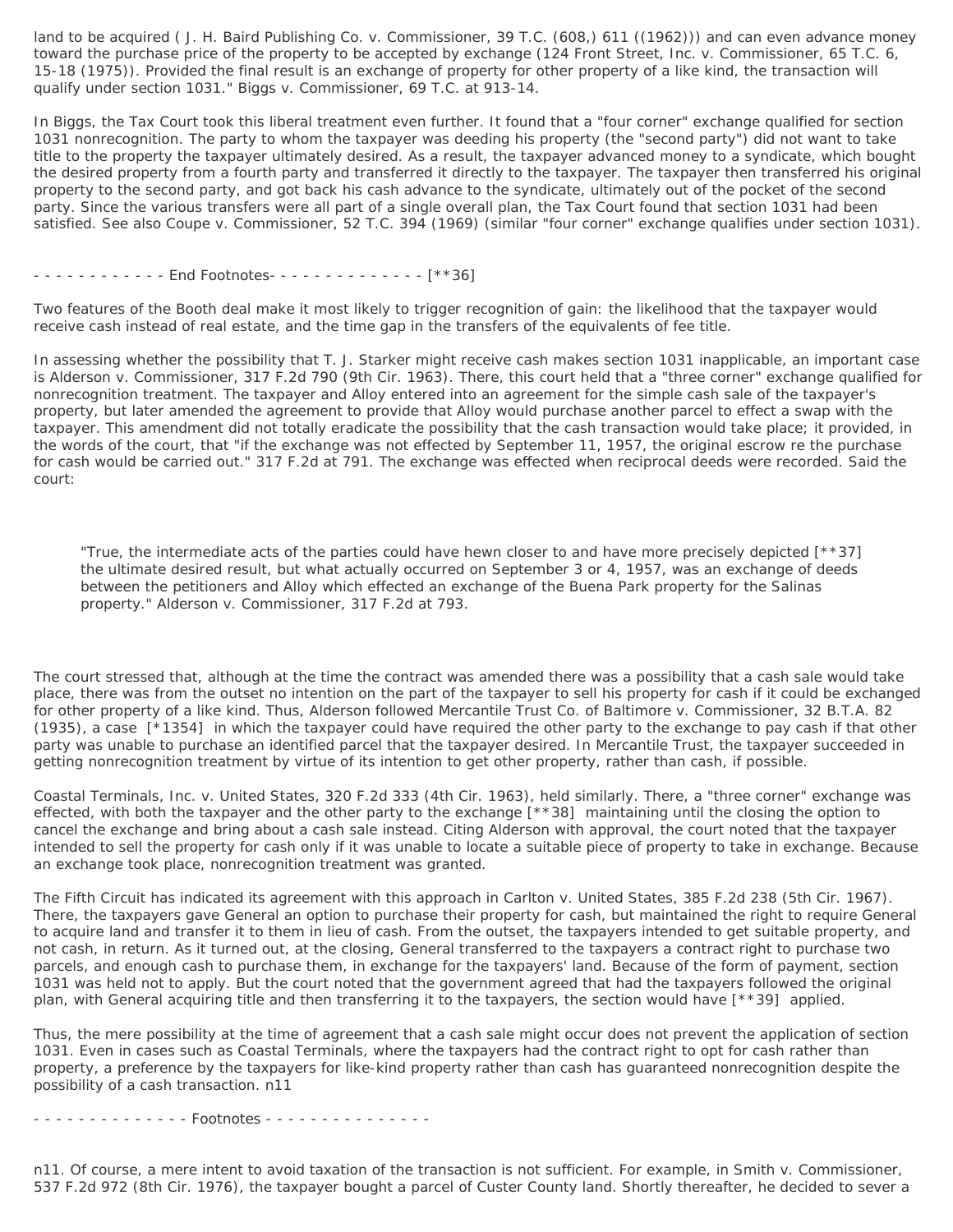cotenancy on other land with his brother. He conveyed the Custer County land to his brother for cash, and then his brother transferred the Custer County land back to him in exchange for the taxpayer's share of the cotenancy. The net result of the three transfers was that the taxpayer gave up his share of the cotenancy, and got the Custer County property. His brother gave up cash, and the former owner of the Custer County land got cash. Nevertheless, because the taxpayer purchased the Custer parcel before deciding to make an exchange with his brother, the court refused to view all the exchanges as a whole. The formal transfers of cash to and from the taxpayer's hands defeated the attempt to fit the exchanges within section 1031.

- - - - - - - - - - - - End Footnotes- - - - - - - - - - - - - - [\*\*40]

In this case, the taxpayer claims he intended from the very outset of the transaction to get nothing but like-kind property, and no evidence to the contrary appears on the record. Moreover, the taxpayer never handled any cash in the course of the transactions. Hence, the Alderson line of cases would seem to control.

The government contends, however, that Alderson and other precedents of its type are distinguishable. It points out that in those cases, there may have been a possibility of a receipt of cash at the time of the exchange Agreement, but there was no possibility of receiving cash at the time the taxpayer Transferred the property pursuant to the agreement. This difference in timing, says the commissioner, renders the Alderson line of cases inapplicable.

At least one appellate decision indicates, however, that title may not have to be exchanged simultaneously in order for section 1031 to apply. In Redwing Carriers, Inc. v. Tomlinson, 399 F.2d 652 (5th Cir. 1968), the government argued successfully that mutual transfers of trucks that occurred "at or about" the same time were in fact an "exchange" under section 1031. In Redwing Carriers, the taxpayer was attempting to deduct [\*\*41] a loss in the purchase of new trucks to replace old trucks; the [\*1355] government disallowed recognition of the loss on the ground that section 1031(c) applied. n12 To keep its replacement transactions outside the scope of the section, a parent corporation transferred its old trucks to a subsidiary, bought new trucks for cash, and had the subsidiary sell the old trucks to the manufacturer for cash. The court viewed the transactions as a whole, and disallowed the loss under section 1031. Some lack of simultaneity was apparently "tolerated" by the commissioner and the court. As the court explained, the transfers to the subsidiary by the parent and to the parent by the manufacturer took place "at or about" the same time. 399 F.2d at 655. Nonetheless, the government urges this court to distinguish Redwing Carriers, and Alderson and its kin, on the ground that the transfers of title in T. J. Starker's case were separated by a "substantial" period of time. We decline to draw this line.

- - - - - - - - - - - - - - Footnotes - - - - - - - - - - - - - - -

n12. Section 1031(c) provides:

"If an exchange would be within the provisions of subsection (a), of section 1035(a), of section 1036(a), or of section 1037 (a), if it were not for the fact that the property received in exchange consists not only of property permitted by such provisions to be received without the recognition of gain or loss, but also of other property or money, then no loss from the exchange shall be recognized."

- - - - - - - - - - - - End Footnotes- - - - - - - - - - - - - - [\*\*42]

The government also argues that the contract right to receive property or cash was not "like" title to property, because it was like cash. It asks us to impose a "cash equivalency" test to determine whether section 1031 applies. One flaw in this argument is that title to land is no more or less equivalent to cash than a contract right to buy land. The central concept of section 1031 is that an exchange of business or investment assets does not trigger recognition of gain or loss, because the taxpayer in entering into such a transaction does not "cash in" or "close out" his or her investment. To impose a tax on the event of a deed transfer upon a signing of an exchange agreement could bring about the very result section 1031 was designed to prevent: "the inequity \* \* \* of forcing a taxpayer to recognize a paper gain which was still tied up in a continuing investment of the same sort." Jordan Marsh Co. v. Commissioner, 269 F.2d 453, 456 (2d Cir. 1959).

Against this background, the government offers the explanation that a contract right to land is a "chose in action", and thus personal property instead of real property. This is true, but the short answer to this statement is that title [\*\*43] to real property, like a contract right to purchase real property, is nothing more than a bundle of potential causes of action: for trespass, to quiet title, for interference with quiet enjoyment, and so on. The bundle of rights associated with ownership is obviously not excluded from section 1031; a contractual right to assume the rights of ownership should not, we believe, be treated as any different than the ownership rights themselves. Even if the contract right includes the possibility of the taxpayer receiving something other than ownership of like-kind property, we hold that it is still of a like kind with ownership for tax purposes when the taxpayer prefers property to cash before and throughout the executory period, and only like-kind property is ultimately received.

The metaphysical discussion in the briefs and authorities about whether the "steps" of the transactions should be "collapsed", and the truism that "substance" should prevail over "form", are not helpful to the resolution of this case. At best, these words describe results, not reasons. A proper decision can be reached only by considering the purposes of the statute and analyzing its application to particular [\*\*44] facts under existing precedent. Here, the statute's purposes are somewhat cloudy, and the precedents are not easy to reconcile. But the weight of authority leans in T. J. Starker's favor, and we conclude that the